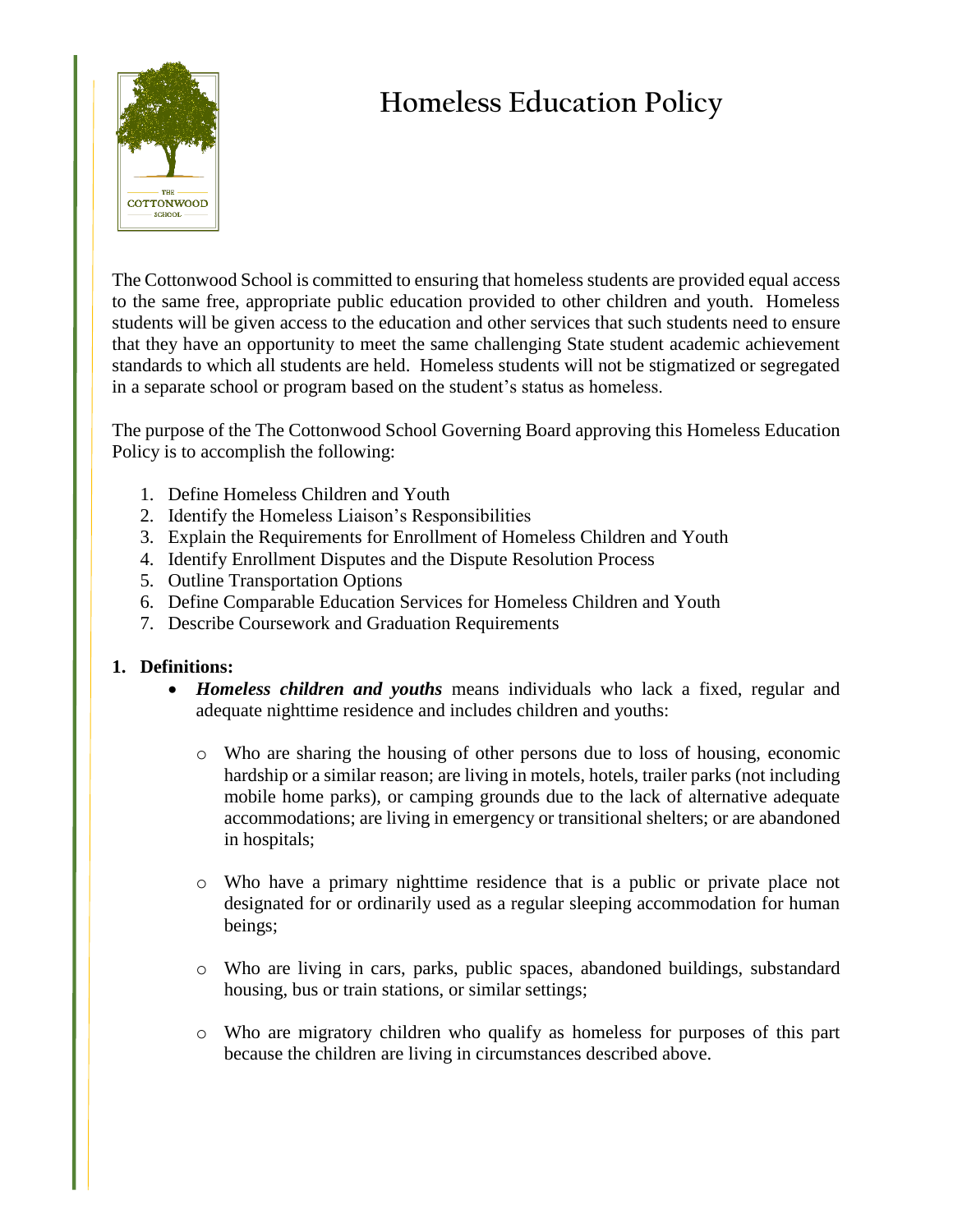- *Unaccompanied youth* includes a youth not in the physical custody of a parent or guardian.
- The Charter School is the school of origin when the student attended the Charter School when permanently housed or was last admitted when the student became homeless. The Charter School will not be considered the school of origin when it is contrary to the wishes of a student's parent(s) or guardian(s), or is not in the best interest of the student.

In determining the best interest of the child or youth, the School shall:

- o Presume that keeping the child or youth in the school of origin is in the best interest of the child or youth, less it is contrary to the request of the child's or youth's parent or guardian, or unaccompanied youth;
- o Consider student-centered factors related to the child's or youth's best interest, including factors related to the impact of mobility on achievement, education, health, and safety of homeless children and youth, giving priority to the request of the child's or youth's parent or guardian or unaccompanied youth;
- o If, after conducting the best interest determination based on consideration of the presumption identified above and the student-centered factors identified above, the School determines that it is not in the child's or youth's best interest to attend the School, the School shall provide the child's or youth's parent or guardian or the unaccompanied youth with a written explanation of the reasons for its determination, in a manner and form understandable to such parent, guardian, or unaccompanied youth, including information regarding the right to appeal; and
- o In the case of an unaccompanied youth, ensure that the School liaison assists in placement or admission decisions, gives priority to the views of such unaccompanied youth and provides notice to such youth of the right to appeal.

A child or youth or unaccompanied youth shall be considered homeless for as long as he/she is in a living situation described above.

- **2. Homeless Liaison Responsibilities:** The Charter School's homeless liaison is required to do all of the following:
	- Ensure that homeless children and youths are identified by school personnel through outreach and coordination activities with other entities and agencies;
	- Ensure that homeless children and youth are admitted in, and have a full and equal opportunity to succeed in the School;
	- Ensure that homeless children and youths have access to and receive educational services for which such families, children, and youth are eligible, including referrals to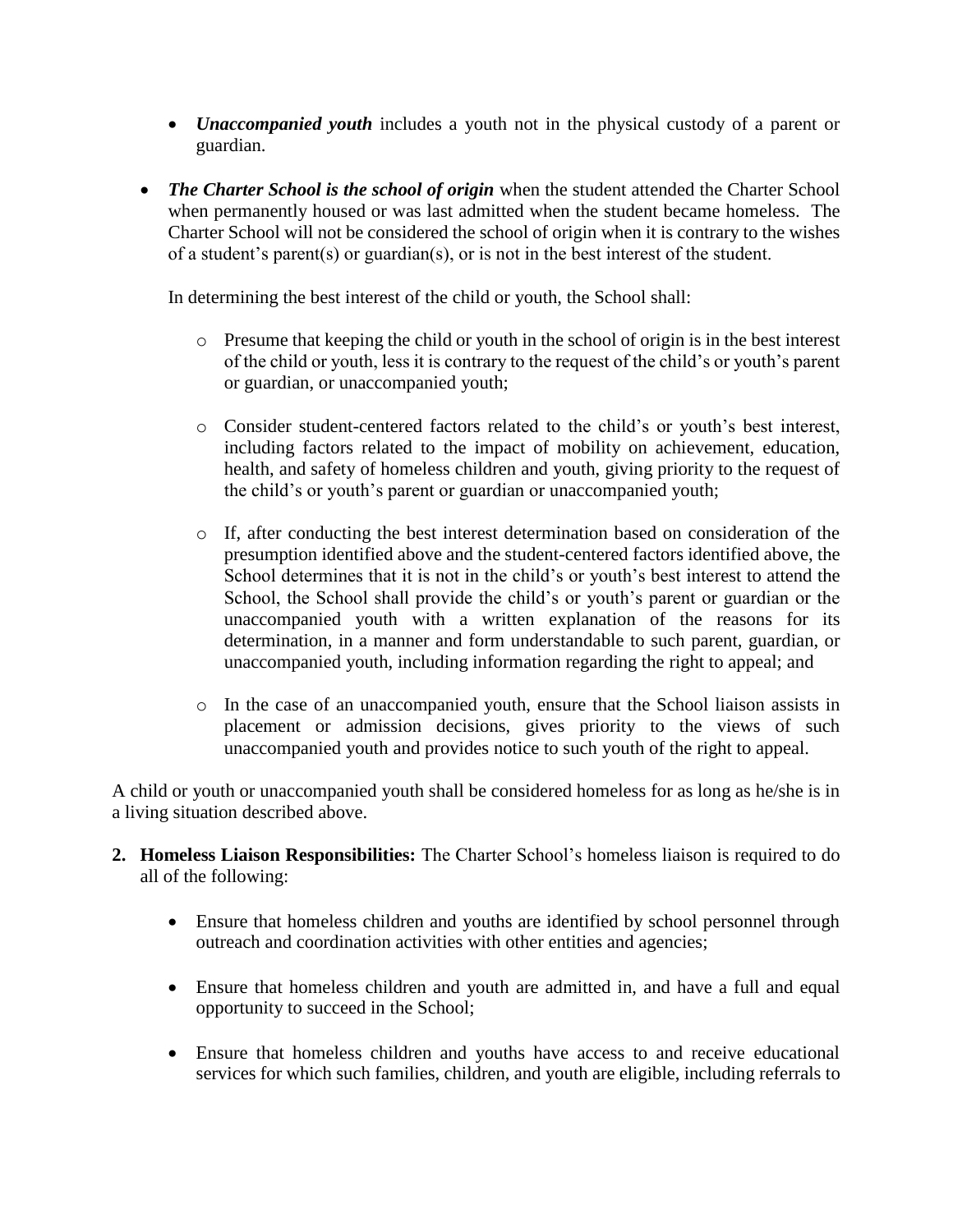health care services, dental services, mental health and substance abuse services, housing services and other appropriate services;

- Ensure that the parents or guardians of homeless children and youths are informed of the educational and related opportunities available to their children and are provided with meaningful opportunities to participate in the education of their children;
- Ensure that admission disputes are mediated in accordance with the dispute resolution process outlined below;
- Ensure that public notice of the educational rights of homeless children and youths is disseminated in locations frequented by parents or guardians, including schools, shelters, public libraries and soup kitchens, in a manner and form understandable to the parents and guardians of homeless children and youths, and unaccompanied youths;
- Ensure that school personnel providing services participate in professional development and other technical support as determined appropriate by the State Coordinator;
- Ensure that unaccompanied youths 1) are admitted to school; 2) have opportunities to meet the same challenging State academic standards as the State establishes for other children and youth, including implementation of procedures to identify and remove barriers that prevent youths from receiving appropriate credit for full or partial coursework satisfactorily completed while attending a prior school; and 3) are informed of their status as independent students and that the youths may obtain assistance from the liaison to receive verification of such status for purposes of the Free Application for Federal Student Aid.
- **3. Admission:** All homeless students are required to follow the school's process for admitting students, including filling out and submitting the school's enrollment packet on time. As with all students, admission depends upon availability. In the event of an oversubscription in a grade, homeless students will participate in the lottery as with any other student. As used in this policy, admission means attending classes and participating fully in school activities.

If the homeless student seeking admission is unable to produce records normally required for admission, such as previous academic records, medical records, proof of residency or other documentation, this will not serve as a basis for non-admission. Provided that the admission process has been followed in all other respects, a homeless student will be admitted in the School despite the missing paperwork. Upon admission, the School will contact the school last attended by the students to obtain relevant academic and other records.

If the student needs to obtain immunizations, or immunization or medical records, the School will immediately refer the parent or guardian of the student, or the unaccompanied youth, to the Homeless Liaison, who shall assist in obtaining necessary immunizations, or immunization or medical records.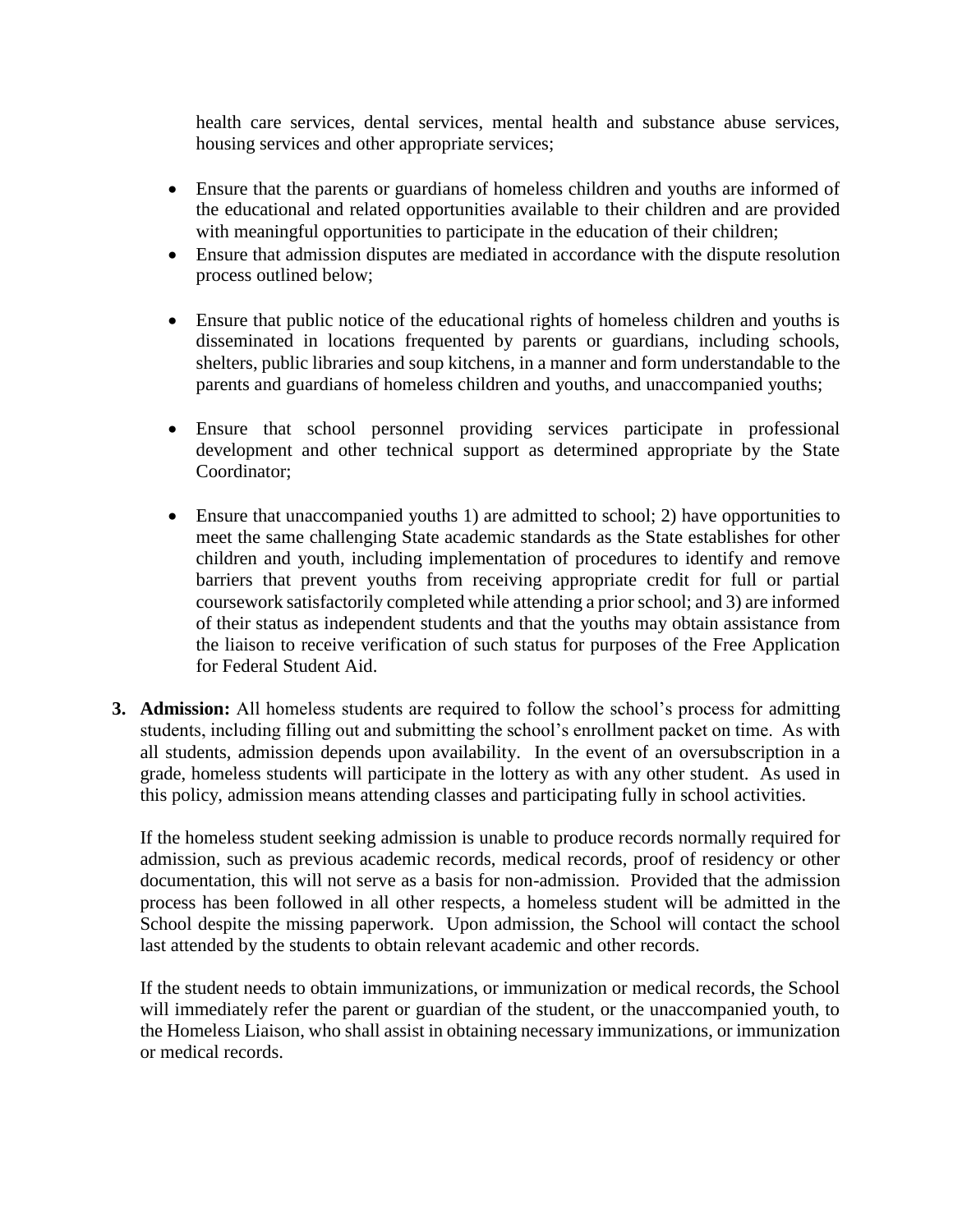A homeless student shall be allowed to continue his or her education in the school of origin through the duration of homelessness. If the homeless student's status changes before the end of the academic year so that the student is no longer homeless, either of the following apply: 1) If the homeless student is in high school, the School (if it the school of origin) shall allow the formerly homeless student to continue that student's education in the School through graduation; 2) If the homeless student is in kindergarten or any of grades 1 to 8, inclusive the School (if it is the school of origin) shall allow the formerly homeless student to continue that student's education in the School through the duration of the academic school year.

**4. Admission Disputes and the Dispute Resolution Process:** If a dispute arises over admission in the Charter School of a homeless student, the student will be immediately enrolled to the Charter School in which admission is sought, pending resolution of the dispute.

The Charter School will refer the student and/or his/her parents or guardians to the Homeless Liaison, who will carry out the dispute resolution in accordance with the process set forth below, as expeditiously as possible after receiving notice of the dispute. In the case of an unaccompanied youth, the Homeless Liaison will ensure that the youth is immediately admitted in school pending resolution of the dispute.

Parents, guardians and unaccompanied youth may provide written or oral documentation to support their positions about admission and may seek assistance of social services, advocates, and/or service providers in the dispute process.

The Charter School will provide the parent or guardian of the student with a written explanation of the Charter School's decision regarding admission, including the rights of the parent, guardian or unaccompanied youth's appeal the decision. The written explanation will be complete, as brief as possible, simply stated and provided in a language that the parent, guardian or unaccompanied youth can understand.

If the dispute remains unresolved at the Charter School level or is appealed, then the Charter School Homeless Liaison will forward all written documentation and related paperwork to the homeless liaison at the county office of education (COE). The COE's homeless liaison will review these materials and determine the school selection or admission decision within five (5) working days of receipt of the materials. The COE homeless liaison will notify the Charter School and parent/guardian/unaccompanied youth of the decision.

If the dispute remains unresolved at the COE level or is appealed to the State, then the COE homeless liaison will forward all written documentation and related paperwork to the State Homeless Coordinator. Upon review, the CDE will notify the parent/guardian/unaccompanied youth of the decision relating admission in the Charter School within ten working days of receipt of the materials.

**5. Transportation**: The Charter School will provide or arrange for transportation of a homeless student, at the request of the parent, guardian or Homeless Liaison, to the Charter School when the Charter School is the school of origin. If the student begins living in an area served by another local educational agency while continuing his/her education at the Charter School, the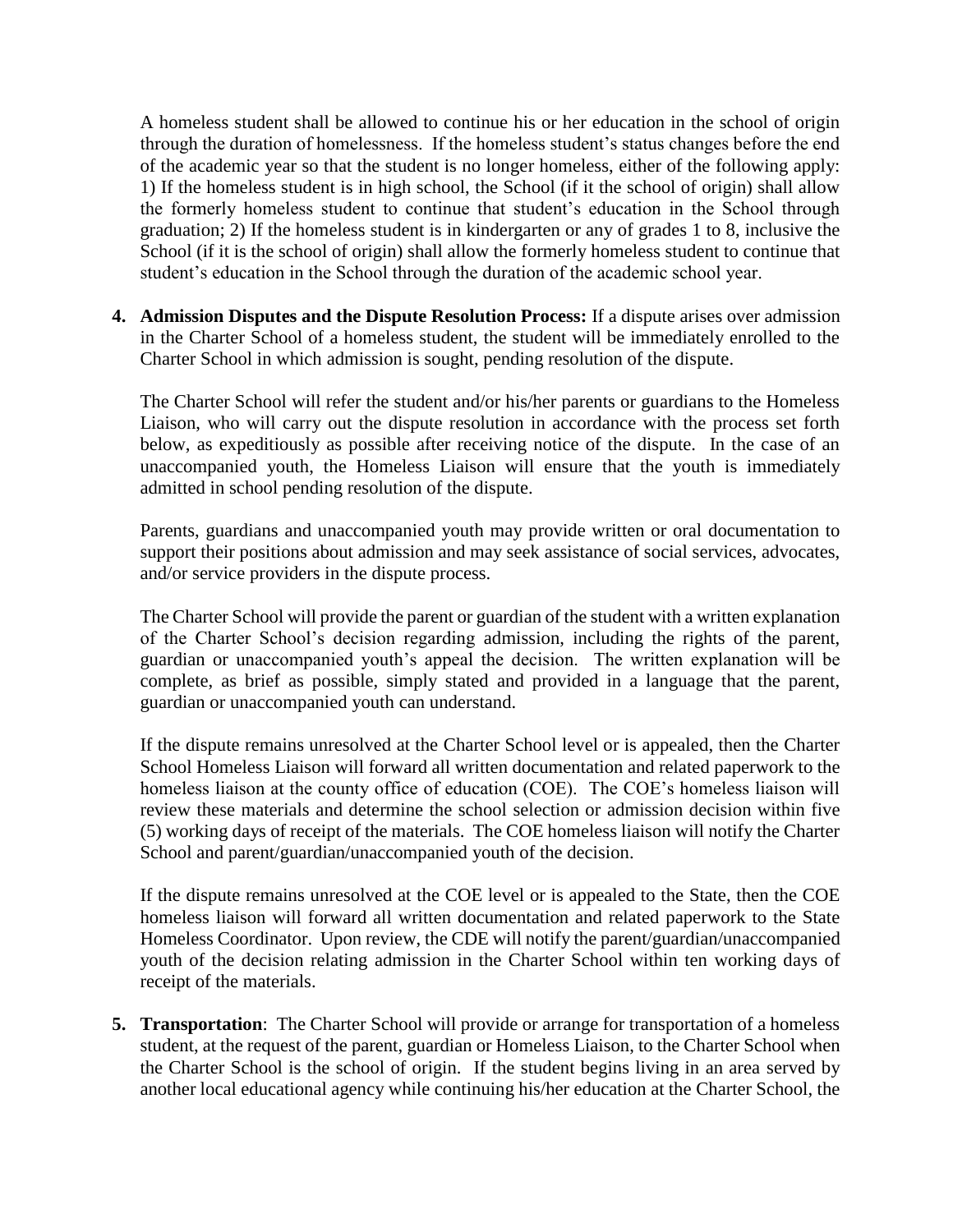Charter School will contact that local educational agency to agree upon a method to apportion the responsibility and costs for providing the student with transportation to and from the Charter School.

- **6. Comparable Education Services:** Each homeless student will be provided access to services comparable to services offered to other students in the Charter School, including but not limited to the following:
	- Educational services for which the homeless student meets federal, state and local program eligibility criteria
	- Programs in career and technical education
- **7. Coursework and Graduation Requirements:** The School shall accept coursework satisfactorily completed by a homeless student while attending another public school, a juvenile courts school, a charter school, a school in a country other than the United States, or a nonpublic, nonsectarian school even if the pupil did not complete the entire course and shall issue that homeless student full or partial credit for the coursework completed.

The credits accepted shall be applied to the same or equivalent course, if applicable, as the coursework completed in the prior school.

The School shall not require a homeless student to retake a course if the student has satisfactorily completed the entire course in a prior school. If the student did not complete the entire course, the School shall not require the pupil to retake the portion of the course the student completed unless the School, in consultation with the holder of educational rights for the student, finds that the student is reasonably able to complete the requirements in time to graduate from high school. When partial credit is awarded in a particular course, the homeless student shall be admitted in the same or equivalent course, if applicable, so the student may continue and complete the entire course.

A homeless student shall not be prevented from retaking or taking a course to meet the eligibility requirements for admission to the California State University or the University of California.

A homeless student who transfers between schools any time after the completion of the pupil's second year of high school and is in the student's third or fourth year of high school, the School shall exempt from all coursework and other requirements adopted by the School that are in addition to the statewide coursework requirements specified in Education Code section 51225.3, unless the School makes a finding that the student is reasonably able to complete the School's graduation requirements in time to graduate from high school by the end of the student's fourth year of high school.

If the School determines that the homeless student is reasonably able to complete the School's graduation requirements within the student's fifth year of high school, the School shall do all of the following: 1) Inform the student of the student's option to remain in school for a fifth year to complete the School's graduation requirements; 2) Inform the student, and the student's educational rights holder, about how remaining in the School for a fifth year to complete the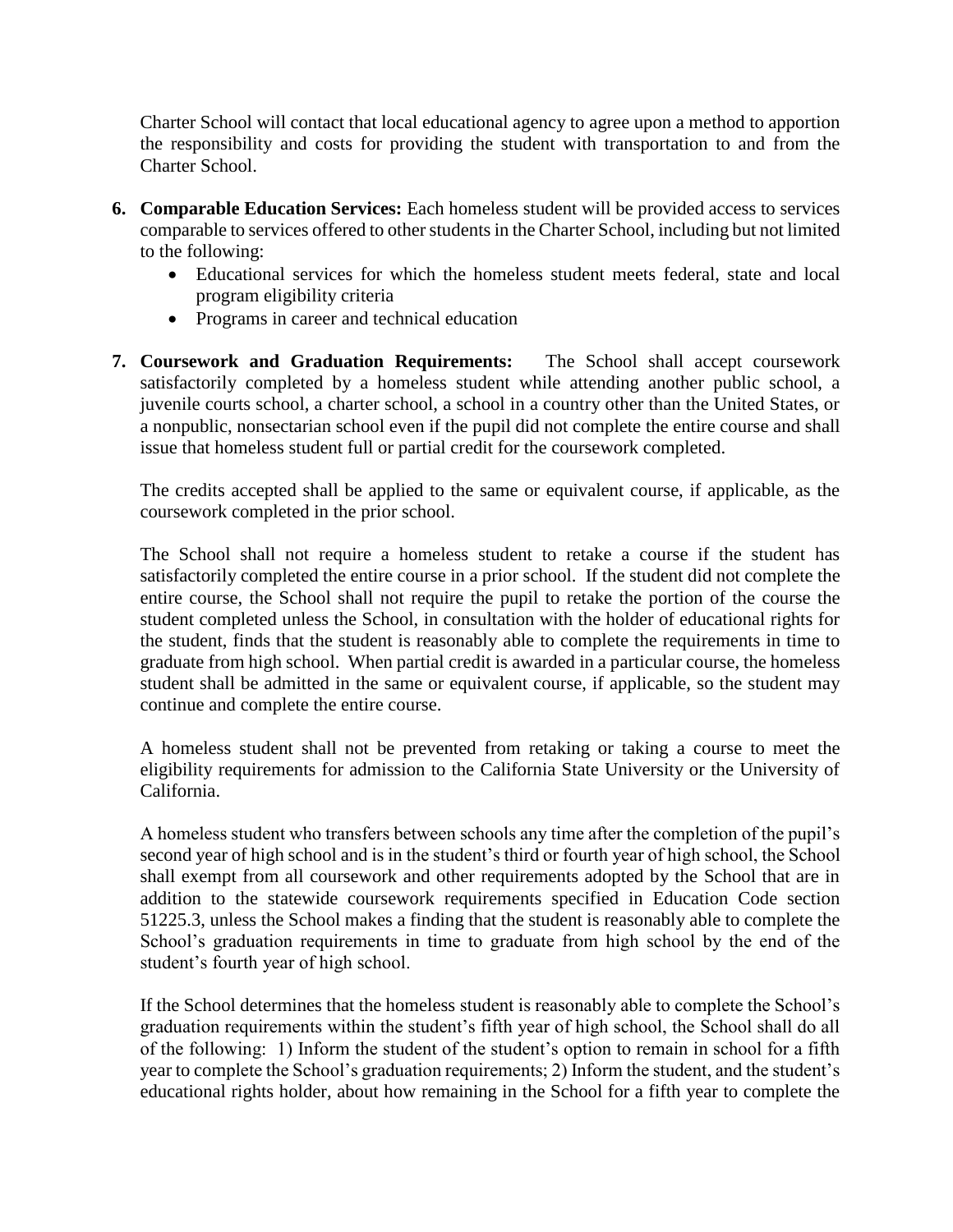School's graduation requirements will affect the student's ability to gain admission to a postsecondary educational institution; 3) Provide information to the student about transfer opportunities available through the California Community Colleges; 4) Permit the student to stay in school for a fifth year to complete the School's graduation requirements upon agreement with the student, if the student is 18 years of age or older, or if under 18 years of age, with the person holding the right to make educational decisions for the student.

To determine whether a homeless student is in the third of fourth year of high school, either the number of credits the pupil has earned to the date of transfer or the length of the student's school admission may be used, whichever will qualify the student for the exemption.

Within 30 calendar days of the date that a homeless student may qualify for the exemption from local graduation requirements transfers into a school, the School shall notify the student, the educational rights holder, and the School's liaison for homeless children and youth of the availability of the exemption and whether the student qualifies for an exemption. If the School fails to provide timely notice, the student shall be eligible for the exemption from local graduation requirements once notified, even if that notification occurs after the student is no longer homeless, if the student otherwise qualifies for the exemption.

A homeless student that has been exempted from local graduation requirements in accordance with Education Code section 51225.1 and completes the statewide coursework requirements specified in Education Code section 51225.3 before the end of the student's fourth year of high school and that student would otherwise be entitled to remain in attendance at the school, the School shall not require or request that the pupil graduate before the end of the student's fourth year of high school.

If a homeless student is exempted from local graduation requirements pursuant to Education Code section 51225.1, the School shall notify the student and the person holding the right to make educational decisions for the student how any of the requirements that are waived will affect the student's ability to gain admission to a postsecondary educational institution and shall provide information about transfer opportunities available through the California Community Colleges.

If a homeless student who is eligible for the exemption from local graduation requirements and would otherwise be entitled to remain in attendance at the School shall not be required to accept the exemption or be denied admission in, or the ability to complete, courses for which the student is otherwise eligible, including courses necessary to attend an institution of high education, regardless of whether those courses are required for statewide graduation requirements.

If a homeless student is not exempted from local graduation requirements or has previously declined the exemption, the School shall exempt the student at any time if an exemption is required by the student and the student qualifies for the exemption.

If a homeless student is exempted from local graduation requirements, the School shall not revoke the exemption.